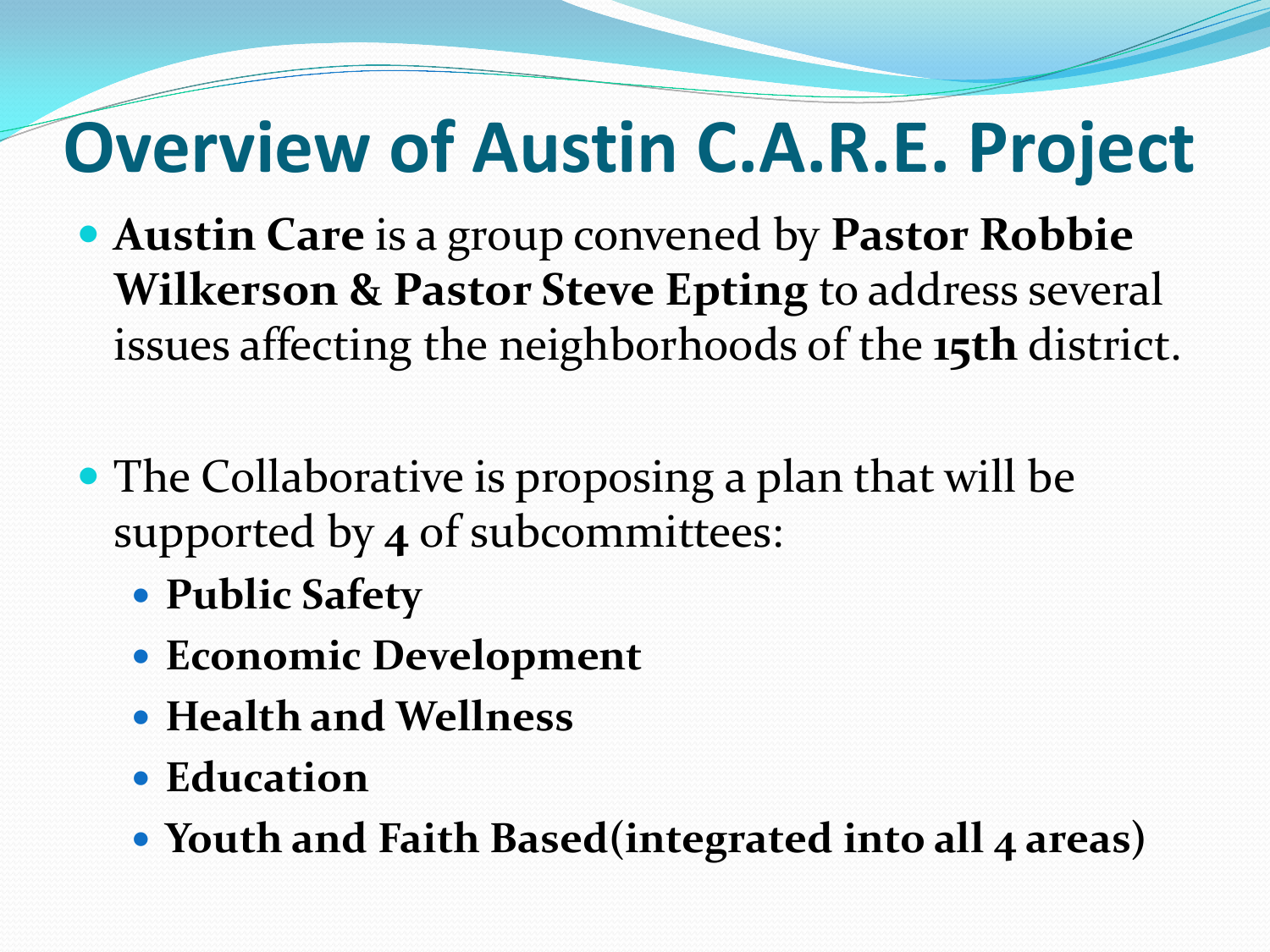# **Collaborative Participants**

James Dean, CPS Father Chris Devron, Christ the King Shawn Jackson, Principal Spencer Lavanda Scott,Chair

### **Education Public Safety**

**\*Karl Bell, Austin** Ceasefire,Chair Chicago Police Department John Bitoy,States Attorneys Office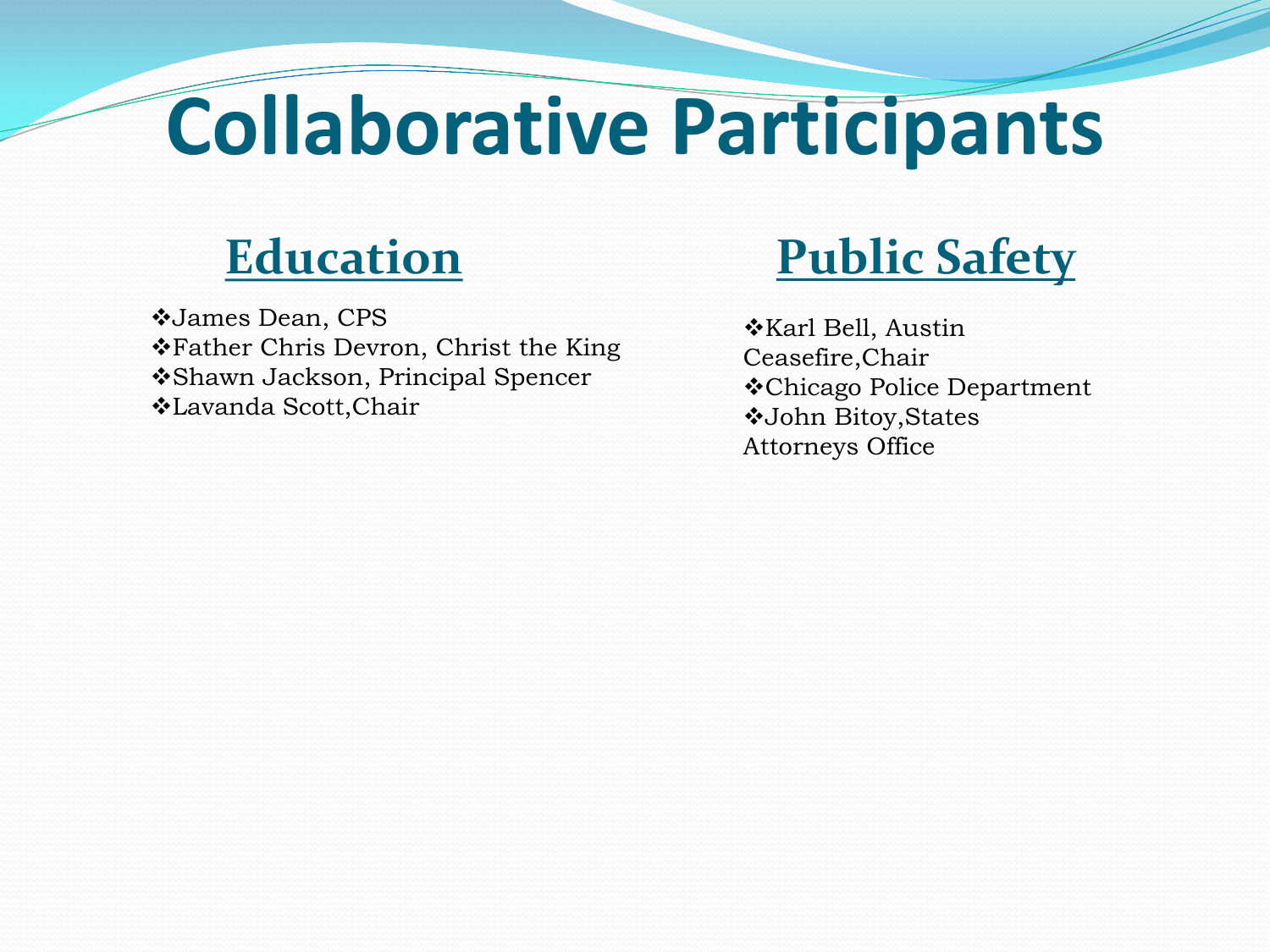# **Collaborative Participants**

## **Health and Wellness Economic**

Bob Vondresk, SACC Athena Williams, Building a Better Austin,Chair Lynn Hopkins, Threshold

# **Development**

Sheri Adams, Austin Chamber of Commerce Malcolm Crawford, AABNA, Chair James Spearman, Business Owner Amarachuku Eniya, A.C.T

### **Youth**

Steve Hartley, Peace Corner Rosiland Blasingame, Build **☆Morris Reed, WHA** Jamie Noto, SRHAC, Homelessness Michael Scott Jr. Park District Patrick Mabes, Peer Jury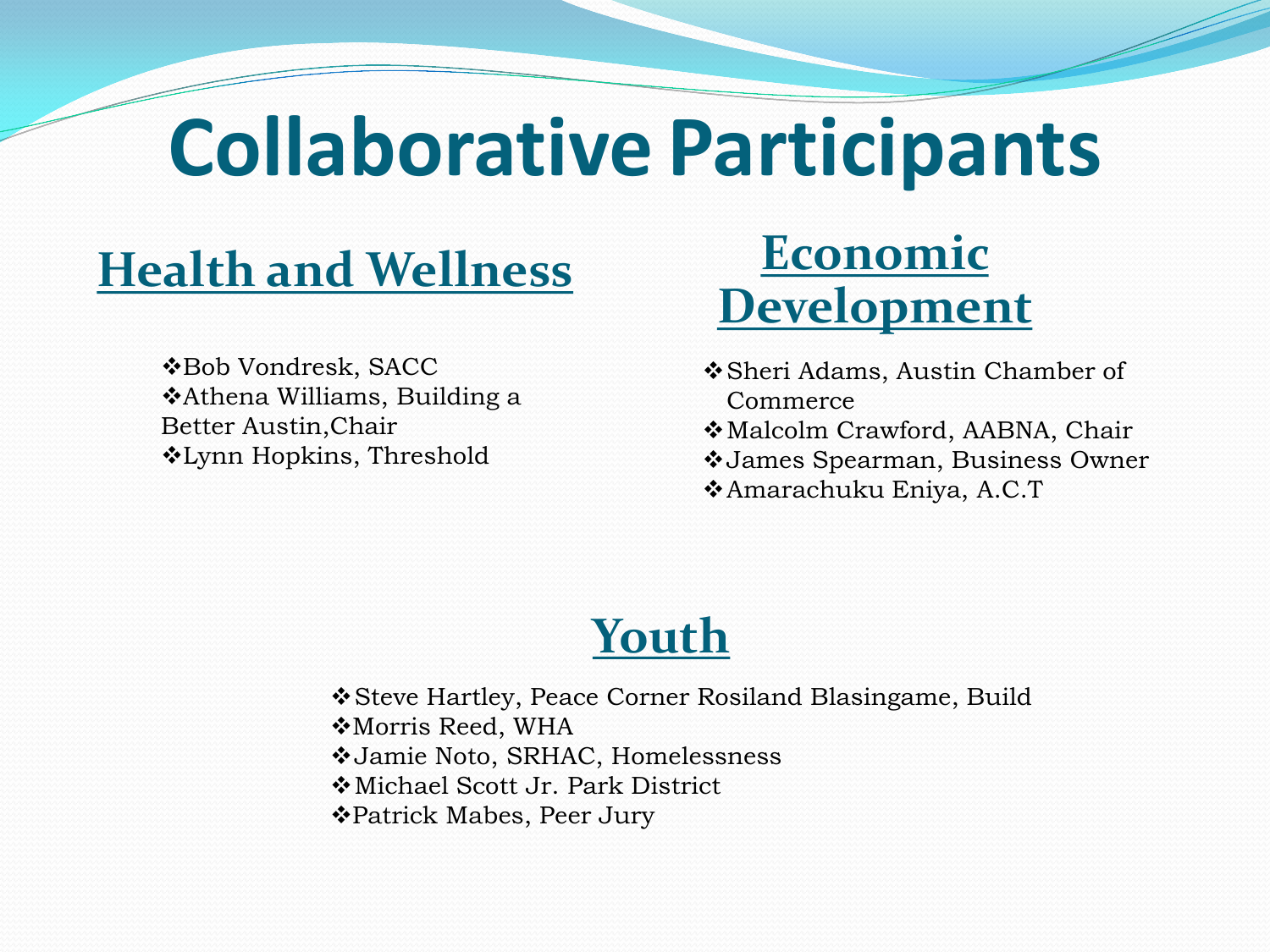# **Key Accomplishments**

- Review and clarify the objectives of each subcommittee and map how those goals logically reflect the overall Care project goal.
- Identify themes
- Identify a maximum of six objectives from themes and priorities that can be implemented now

### **Milestones Achieved Upcoming activities/events**

- Clean up vacant lots and play lots in the community (create jobs for the youth community cleanup teams)
- Solicit each business in the Community to support the Austin CARES Community Violence Prevention Campaign, with a monetary donation toward programming (and job for youth-economic development